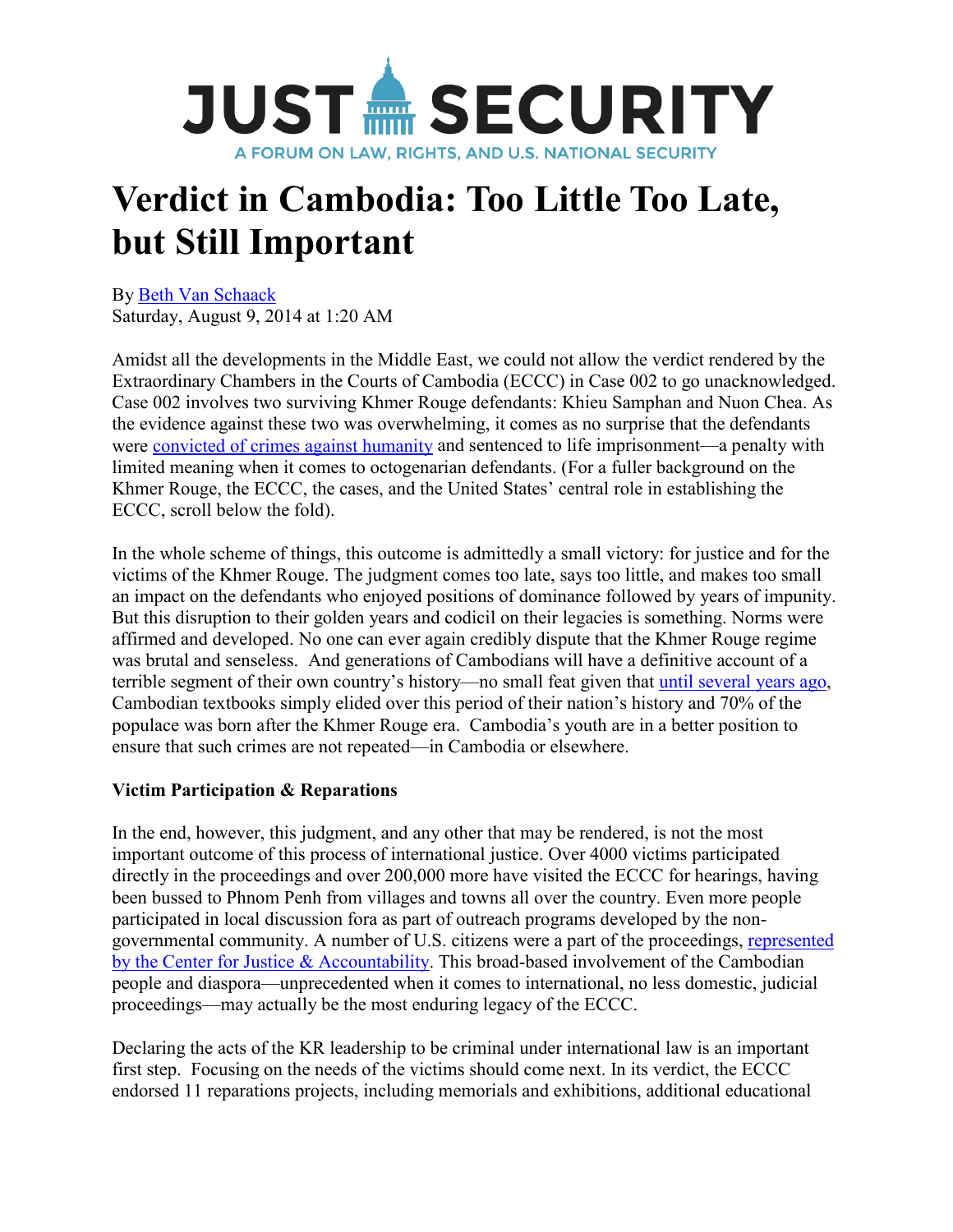reforms, the publication and dissemination of adjudicated facts, and formal recognition of the civil parties. The Cambodian government, and other members of the international community, must follow through and ensure that these projects come to fruition to the benefit of victims and their communities.

The international community should also continue to support educational initiatives in Cambodia around the imperative of justice—not only with respect to the crimes of the past but also regarding human rights abuses that continue today. In this regard, DC-Cam is in the process of developing the [Sleuk Rith Institute,](http://www.cambodiasri.org/) which will be a permanent educational institution dedicated to the study of genocide with the goal of contributing to the atrocities prevention movement. [Zaha Hadid,](http://www.zaha-hadid.com/) the first woman to be awarded the prestigious [Pritzker Prize](http://www.pritzkerprize.com/laureates/2004) (2004), will design the new building.

# **Next Steps**

This verdict does not mark the end of the ECCC's work. In 2011, Case 002 was severed, with the first phase addressing only the forced evacuation of Phnom Penh and the northwest zone, forced displacements, and crimes committed at Tuol Po Chrey, where soldiers of the former Lon Nol regime were executed *en masse*. There are other crucial aspects of Case 002 that remain to be addressed, including more broad-based crimes against humanity, a web of torture centers, the widespread use of forced labor at work sites, sexual violence including forced marriages, and other forms of religious and ethnic persecution. In addition, [genocide charges involving](http://www.washingtonpost.com/world/asia_pacific/khmer-rouge-tribunal-to-tackle-genocide-charges/2014/07/29/0a906c46-16e8-11e4-88f7-96ed767bb747_story.html)  [Cambodian minorities](http://www.washingtonpost.com/world/asia_pacific/khmer-rouge-tribunal-to-tackle-genocide-charges/2014/07/29/0a906c46-16e8-11e4-88f7-96ed767bb747_story.html) (including the Cham Muslims) will finally take center stage. The trial on these additional charges is slated to start in September or October 2014. Completing Case 002 will ensure that all victims have their day in court and the full horror of the Khmer Rouge can become part of the judicial record. Because the current verdict includes many foundational findings as to the history, structure, and operations of the Khmer Rouge, subsequent phases can proceed more rapidly. In addition, the Co-Investigating judges are continuing their work on Cases 003/4 with an eye toward issuing additional Closing Orders (the equivalent of an indictment).

### **Background**

By way of background, the Khmer Rouge, otherwise known as the Party of Democratic Kampuchea, seized power in Cambodia from the American-backed Lon Nol government on April 17, 1975. The Khmer Rouge encountered a nation destabilized by a still fresh civil war, frequent invasions by neighbors, periodic *coups d'état*, and a full-scale American incursion that had dropped over 250,000 tons of bombs in an effort to disrupt the Ho Chi Minh trail during the Vietnam War. Under the leadership of Pol Pot, the Khmer Rouge immediately dismantled Cambodian society and installed a brutally repressive state. This marked "year zero" in what turned out to be a four-year campaign to create a "New Cambodia"—a radical project of social reorganization drawing upon communist and Maoist thought to construct an idealized vision of a rural proletariat.

The draconian measures instituted by the Khmer Rouge regime in the quest to remake Cambodian society included the liquidation of the Lon Nol army and members of the former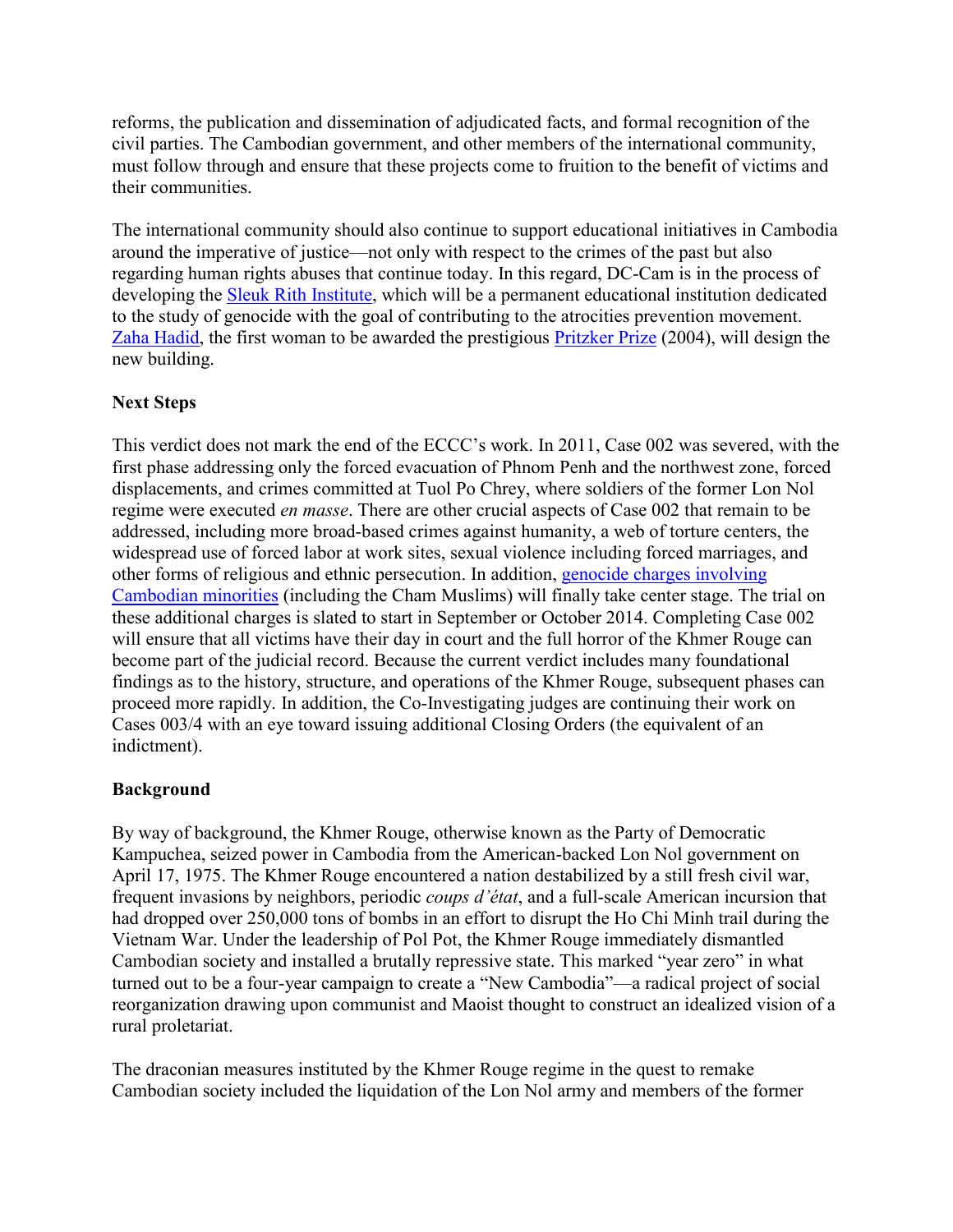regime; the extermination of the elite and educated; a complete evacuation of the urban centers; the incineration of books, libraries, banks, places of worship, and university facilities; the criminalization of the usage of foreign languages; the abolition of money, private property, markets, and salaries; the dissolution of families and the separation of children from their parents; the execution of ethnic minorities; forced marriages; the prohibition of religious practice and education; and the systematic hunt for real and imagined political opponents.

The first stage of the revolution witnessed the brutal and systematic execution of former military officers and their families in places such as Tuol Po Chrey. In all, state agents reportedly killed 100,000 to 200,000 people during this initial purge. Khmer Rouge cadre identified their victims at check points or summoned them to their death with announcements instructing people with administrative or military experience to identify themselves. After supplying elaborate "biographies" attesting to any number of treasonous and seditious activities, these individuals and their families were executed. The regime also eliminated others who were affiliated with the previous regime, were Western-educated, or were landowners.

A fundamental tenet of Khmer Rouge ideology was that all citizens had to be proper Khmers, as defined by the revolution. This purification required the extermination or forced assimilation of all non-Khmer ethnic groups, including ethnic Vietnamese, Chinese, Cham (Khmer Muslims), Thai, and rural indigenous communities. It also required the elimination of other individuals whose perceived social, economic, and political affiliations or histories rendered them inherently impure and subject to violent exclusion from the revolutionary program of nation-building. This included individuals resident in the Eastern zones hiding "Vietnamese minds in Khmer bodies."

Khmer Rouge leaders realized that this nationalistic and idealized vision of the "pure Khmer" as the source and beneficiary of the revolution could not be based on Khmer ethnicity alone. First, the Khmer Rouge considered many elements of the Khmer tradition to be retrograde, such as the attachment to Buddhism. These counter-revolutionary vestiges had to be excised from society. Second, many of the key members of the Standing Committee (such as Pol Pot, Nuon Chea, Sao Phim and Khieu Samphan) were of Chinese descent. To accommodate different "objective" ethnicities within the new Cambodian polity, the Khmer Rouge revived the term "Kampuchea," even officially calling their party the Party of Democratic Kampuchea. The term dates from the 9th century and a romanticized period of the Angkor dynasty, which flourished in South East Asia for 600 years with its capital at the world-famous Angkor Wat. In the radical egalitarianism of the Khmer Rouge, all those who were proper Kampucheans were equal; all those who were not were subject to elimination. In this way, the Khmer Rouge invented an ideal type—with national, ethnic, political, and religious dimensions—against which all citizens were to be measured. Individuals who did not adhere to these multidimensional criteria were exempt from inclusion, dehumanized, and subject to execution.

Eventually, the Khmer Rouge exhausted "the other" and turned upon itself. An alleged coup attempt in 1976 prompted full-scale purges aimed at all party leaders, local officials, military officers, and citizens supposedly associated with the political "opposition." Khmer Rouge cadres recruited a vast network of spies throughout society to identify dissidents and enemies of the state. Friends and family of the accused were instantly guilty by association, and children were encouraged to denounce their parents. The regime justified the intensified repression that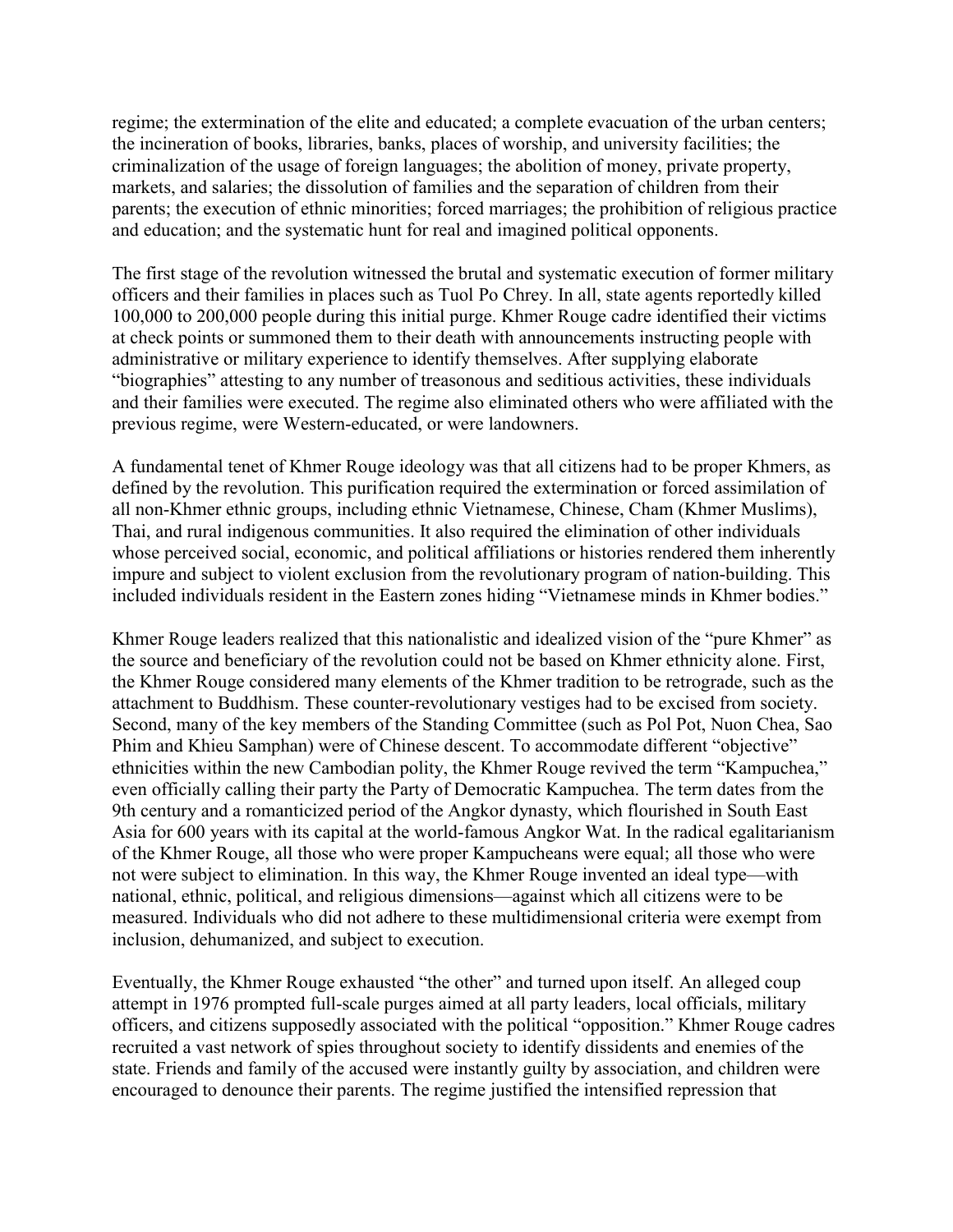followed on the ground that the revolution was at all times in jeopardy of sabotage by counterrevolutionary forces. It confined Khmer Rouge cadres accused of sedition, treachery, and collusion with Vietnam in detention centers where they were tortured to extract putative "confessions" that led to more purges. Case 001 before the ECCC involved crimes committed at Tuol Sleng Prison (a.k.a. S–21)—the apex of the torture and extermination system—where upwards of 14,000 people were "smashed to bits."

The Khmer Rouge regime was finally halted when Vietnam—with assistance from former Khmer Rouge functionaries—invaded Cambodia on January 7, 1979, and installed the People's Republic of Kampuchea. By the time the Vietnamese invasion opened the killing fields for the world to see, approximately two million people had perished, some from outright execution, others from being worked to death, others from malnutrition and disease borne of starvation and want. Although the ouster of the Khmer Rouge was welcomed by many, western anticommunism tinged with lingering United States animosity toward Vietnam led the United Nations—in a lamentable expression of *realpolitik*—to allow the Khmer Rouge government to retain its seat in the U.N. General Assembly as a "government-in-exile."

# **The Establishment of the ECCC**

The United States eventually acknowledged the venality of the Khmer Rouge. Almost two decades later, Congress passed the Genocide Justice Act (1994), which authorized the creation of a documentation center in Cambodia, later named the [Documentation Center of Cambodia \(DC-](http://www.dccam.org/)[Cam\),](http://www.dccam.org/) to develop the United States proposal for the establishment of an international criminal tribunal for the prosecution of those accused of genocide in Cambodia and to gather, and begin to analyze, the necessary evidence. (Disclosure: I interned with DC-Cam in 1995 and 1996 and have been a legal adviser to DC-Cam ever since). Experts hired by the State Department produced a report establishing *prima facie* evidence of the commission of crimes against humanity and war crimes.

In 1997, the co-Prime Ministers of Cambodia wrote to the U.N. Secretary–General requesting assistance with the establishment of an international tribunal to prosecute surviving members of the Khmer Rouge regime. Soon thereafter, however, the first Prime Minister, Hun Sen, staged a palace coup to vault himself into position as the sole Prime Minister; a few years later, Pol Pot, the symbolic head of the Khmer Rouge, died under mysterious circumstances; and several high ranking Khmer Rouge leaders defected from their jungle hideouts in northwestern Cambodia accompanied by great fanfare. Under these circumstances, Hun Sen eventually soured on the idea of creating an institution he could not control. Nonetheless, by then, the process had taken on a life of its own.

In the meantime, the U.N. General Assembly requested the establishment of a Commission of Experts to examine the evidence and recommend a course of conduct to end impunity in Cambodia. In [a 1999 report,](http://www1.umn.edu/humanrts/cambodia-1999.html) the Commission—composed of Rajsoomer Lallah (Mauritius), Sir Ninian Stephen (Australia), and Professor Steven Ratner (United States)—recommended the establishment of another *ad hoc* tribunal, under either Chapter VI or VII of the U.N. Charter, that would be based in Thailand or elsewhere outside of Cambodia. The Commission rejected a true mixed tribunal, which had been proposed by the Cambodian government, because the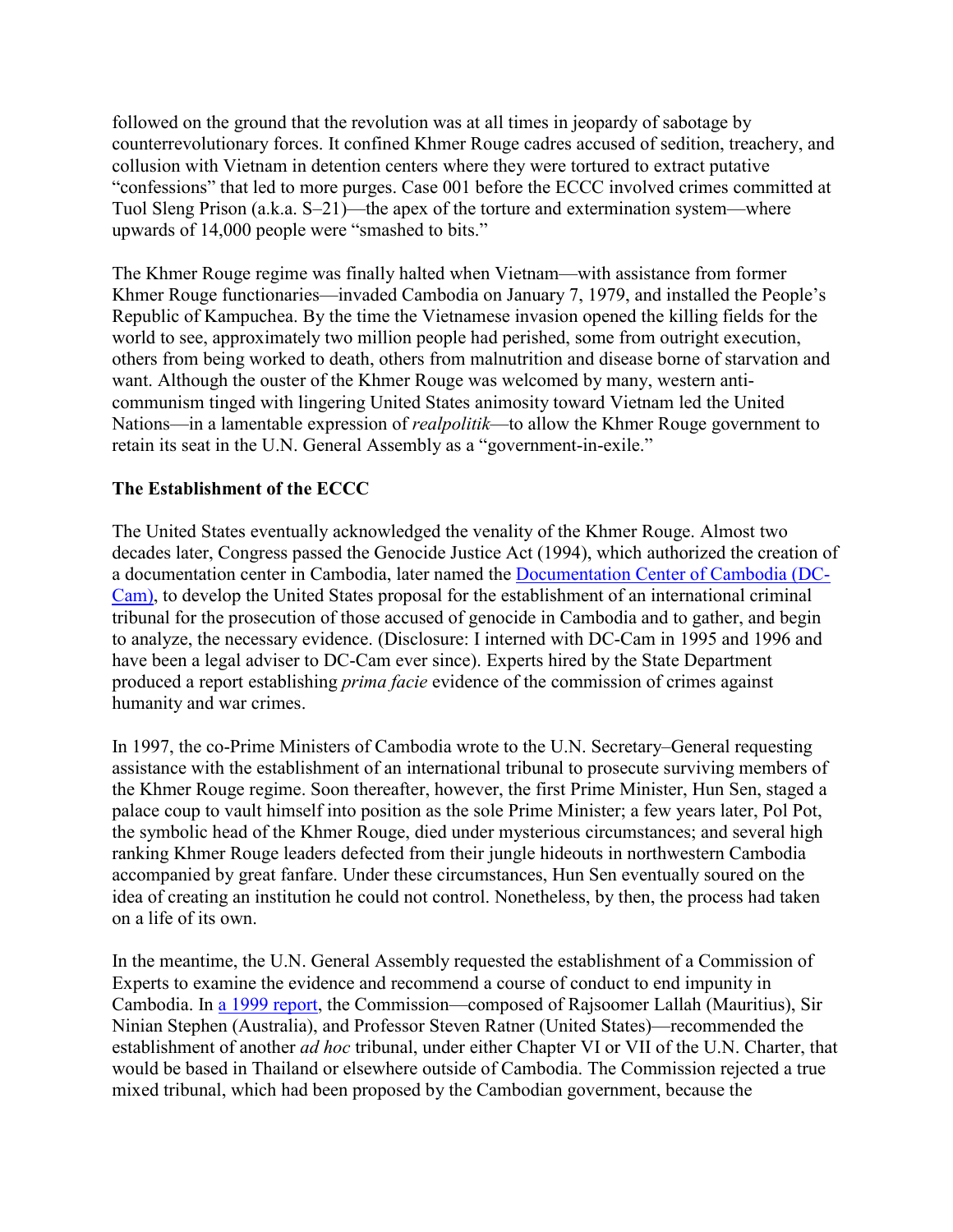Commission was concerned about the prevalence of corruption, the risk of political influence on the judiciary, the quality of the local bar, and the ability of the local courts to meet international due process standards.

The Security Council did not act on these recommendations due in part to tribunal fatigue, however, so the Secretary–General began negotiations with the government of Cambodia to establish the quasi-international tribunal that was favored by the government. Several contentious institutional design issues emerged immediately (such as whether there would be a majority of international or domestic personnel, who would appoint key personnel, and how disputes between international and Cambodian staff would be resolved). The Secretary– General's primary concern in these debates was that the government was attempting to create a judicial process that could be politically controlled rather than an independent and impartial tribunal meeting international standards. As these debates were underway, the Cambodian Parliament passed legislation in 2001, the Law on the Establishment of Extraordinary Chambers in the Courts of Cambodia for the Prosecution of Crimes Committed During the Period of Democratic Kampuchea, which resolved these outstanding issues—largely in favor of the government's position.

In the face of this *fait accompli* and continued intransigence on the part of the government, the Secretary–General withdrew from the negotiations in February 2002. For this, he drew significant ire from influential members of the General Assembly committed to seeing a tribunal in Cambodia, the U.N.'s own Special Representative for Human Rights in Cambodia, and the U.N. High Commissioner for Human Rights. Members of the NGO community split on this issue: some took the hard line against the risk of a flawed process, whereas others argued that the perfect should not be the enemy of the good. The impasse ended when the U.N. General Assembly by resolution [\(U.N. Doc. A/RES/57/228\)](http://www.worldlii.org/int/other/UNGARsn/2003/11.pdf) requested that the Secretary–General continue the negotiations on the basis of the 2001 law. On the same day it passed this resolution, and apparently oblivious to this irony, the General Assembly passed another resolution [\(U.N.](http://www.worldlii.org/int/other/UNGARsn/2002/286.pdf)  [Doc. A/RES/57/225\)](http://www.worldlii.org/int/other/UNGARsn/2002/286.pdf) expressing concern about "interference by the executive in the independence of the judiciary" in Cambodia. The General Assembly eventually approved the agreement between the United Nations and the Royal Government of Cambodia in 2003. The agreement entered into force on April 29, 2005.

### **The ECCC Proceedings**

In early 2006, the ECCC was formally established on the premises of the High Command Headquarters of the Royal Cambodian Armed Forces on the outskirts of Phnom Penh. By November 2009, the trial of one accused, Kaing Guek Eav (also known by his *nom de guerre*, "Duch"), had been completed (Case 001). Duch was in charge of the notorious torture center known as S–21, or Tuol Sleng. After being meticulously photographed, interrogated, and killed, victims were then taken to Choeung Ek (also known as "the killing fields") and summarily executed. (Tuol Sleng, a former girl's school, and Choeung Ek are now museums dedicated to memorializing the victims of the Khmer Rouge regime.) Duch was charged with crimes against humanity and war crimes under international law and with torture and murder under Cambodian law.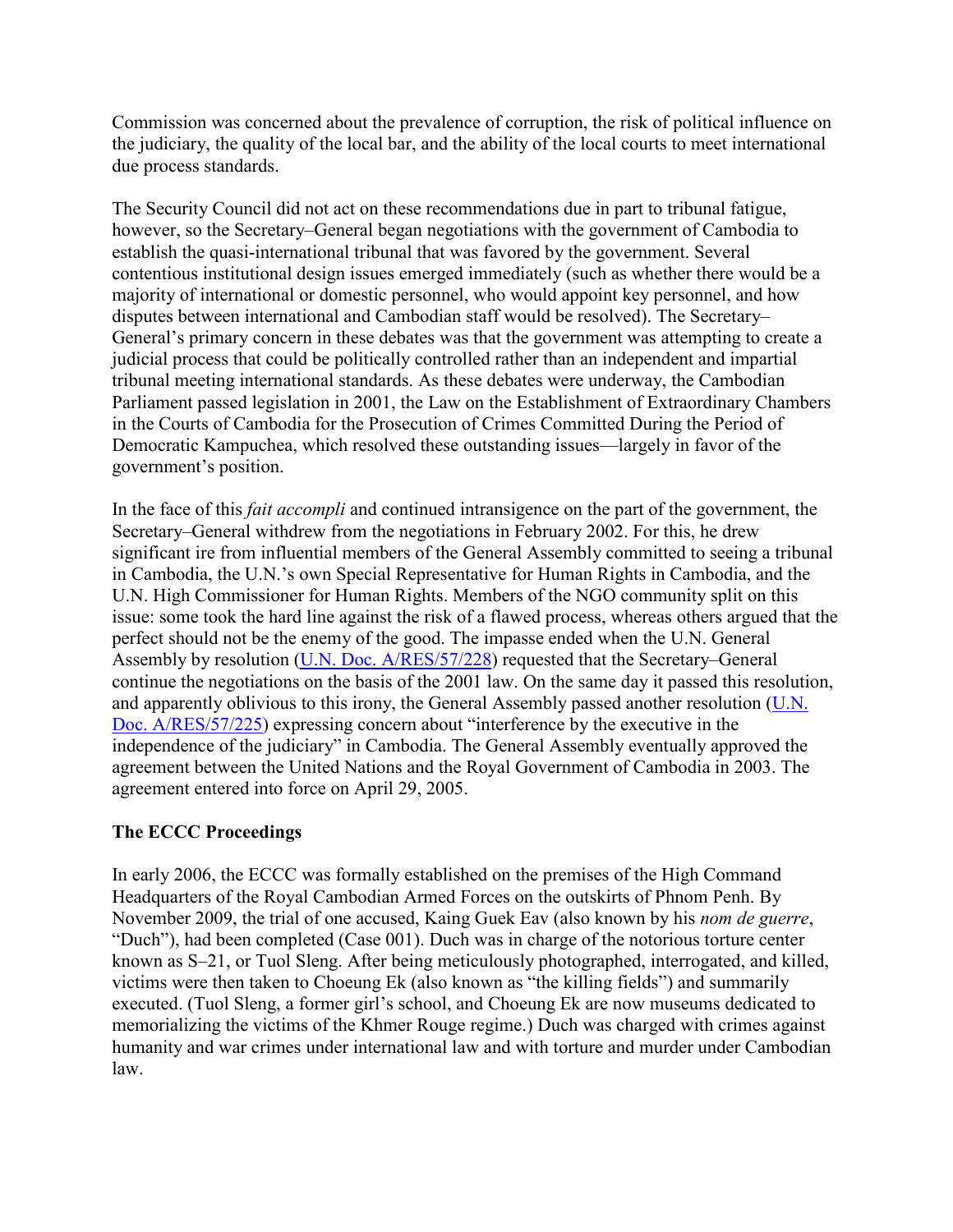In open court, Duch, represented by both a Cambodian and international defense counsel, admitted with some equivocation his responsibility for many of the crimes alleged, and apologized for them (though many doubt the sincerity of his apology). His 72-day trial resulted in a conviction with a sentence of 35 years, shortened to reflect the fact that Duch had been detained for nine years before his trial, seven under the auspices of the Cambodian Military Court and two under the jurisdiction of the ECCC. In a ruling that could be used to challenge the prevalent use of pre-trial detention within the domestic Cambodian system, the ECCC found that Duch's detention prior to his trial violated his rights (because it exceeded the three-year limit under Cambodian law and the international right to a trial "within a reasonable period of time"), and ordered that he receive credit for time served against any sentence that may be imposed as well as additional credit to compensate him for the violation of his rights.

The other four suspects in custody (Nuon Chea, Khieu Samphan, Ieng Sary, and Ieng Thirith) were more senior members of the Khmer Rouge. Ieng Sary, former Foreign Minister/Deputy Prime Minister and Minister of Social Affairs, has since died. His wife Ieng Thirith was one of a handful of female defendants to be prosecuted internationally, but has been declared unfit to stand trial. Nuon Chea, also known as Brother Number Two (Pol Pot was Brother Number One), was the chief political ideologist, and Khieu Samphan was Chief of State. Case 002 is proceeding in stages. This week's judgment (Case 002/01) concerned forced deportation and the execution of Khmer Rouge cadre.

Since its establishment, the ECCC has been plagued with allegations of corruption and political interference. At first, the corruption allegations were bureaucratic in nature, focusing on nepotism in hiring and allegations that Cambodian staff gave kick-backs to government officials. Most of the defense counsel filed a request asking the judges to investigate the allegations of corruption, arguing that such corruption endangered their clients' right to a fair trial. The Co-Investigating Judges dismissed the request less than two weeks after it was filed, reasoning *inter alia* that accepting the request would amount to an abuse of power as the facts alleged do not fall within the jurisdictional mandate of the ECCC.

Eventually, the corruption allegations began to touch upon the work of the tribunal itself when a dispute arose between the Cambodian and foreign Co–Prosecutors over whether to undertake additional investigations beyond the five individuals already in custody. Under the agreement establishing the ECCC, such disputes between the two Co–Prosecutors are to be resolved by the Pre–Trial Chamber and a request by one of the Co–Prosecutors to investigate a suspect may proceed in the face of objection by the other Co–Prosecutor unless the Pre–Trial Chamber rules otherwise. Canadian jurist Robert Petit argued in his submissions that the only requirement to open an investigation was the determination that there were reasonable grounds for believing that additional crimes within the jurisdiction of the ECCC had been committed. By contrast, his Cambodian counterpart, Ms. Chea Leang, argued that extra-legal factors—such as the limited nature of the ECCC's mandate, the threat of instability, and resource constraints—counseled against any expansion of charges. The Cambodian Prime Minister, Hun Sen, publicly stated that he did not want the Court to investigate or charge additional persons, leading to the charges of political interference in the judicial process.